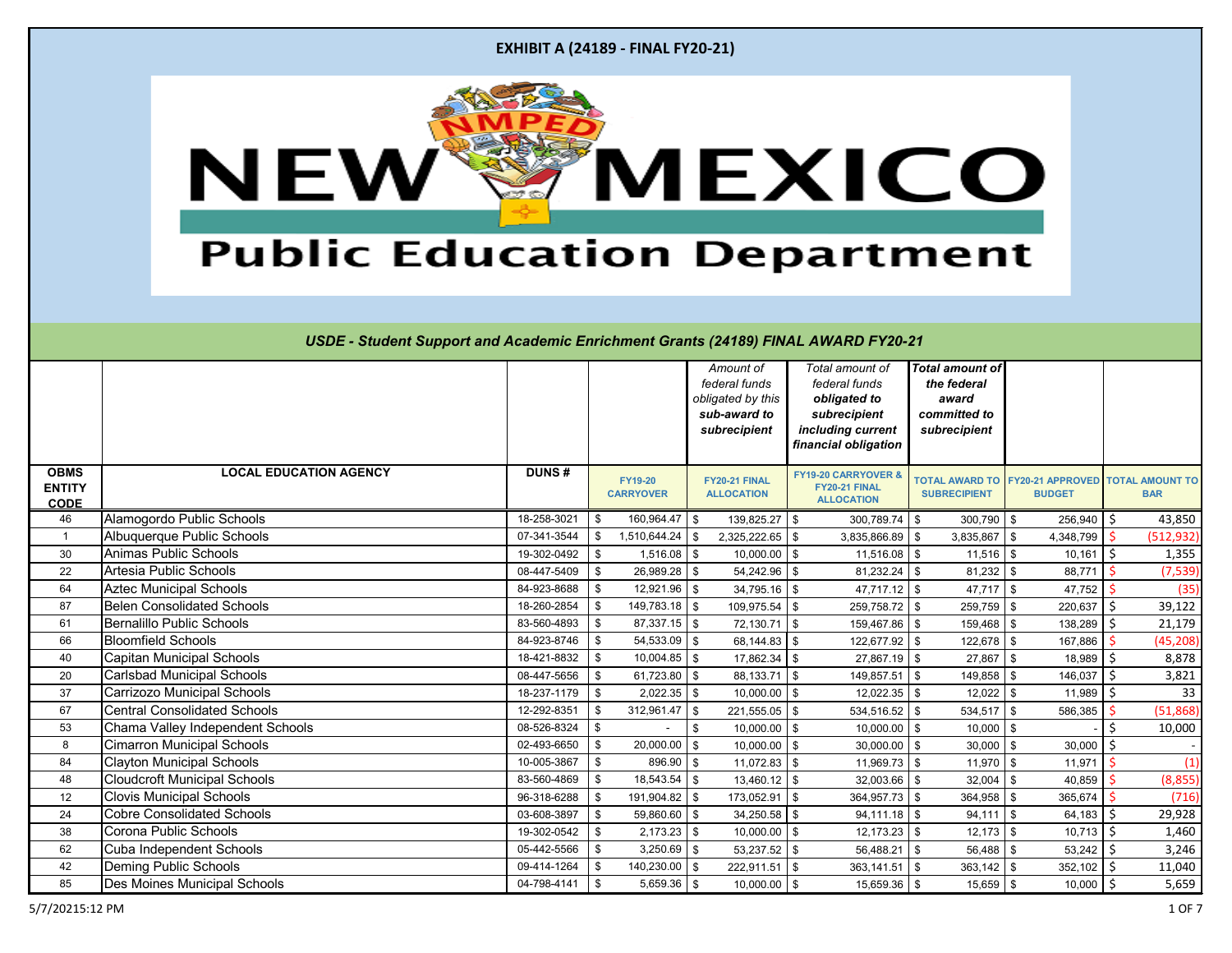|  |  |  |  | <b>EXHIBIT A (24189 - FINAL FY20-21)</b> |
|--|--|--|--|------------------------------------------|
|--|--|--|--|------------------------------------------|



|                                             |                                       |              |                                    | Amount of<br>federal funds<br>obligated by this<br>sub-award to<br>subrecipient | Total amount of<br>federal funds<br>obligated to<br>subrecipient<br>including current<br>financial obligation | <b>Total amount of</b><br>the federal<br>award<br>committed to<br>subrecipient |                                          |                                      |
|---------------------------------------------|---------------------------------------|--------------|------------------------------------|---------------------------------------------------------------------------------|---------------------------------------------------------------------------------------------------------------|--------------------------------------------------------------------------------|------------------------------------------|--------------------------------------|
| <b>OBMS</b><br><b>ENTITY</b><br><b>CODE</b> | <b>LOCAL EDUCATION AGENCY</b>         | <b>DUNS#</b> | <b>FY19-20</b><br><b>CARRYOVER</b> | FY20-21 FINAL<br><b>ALLOCATION</b>                                              | <b>FY19-20 CARRYOVER &amp;</b><br>FY20-21 FINAL<br><b>ALLOCATION</b>                                          | <b>TOTAL AWARD TO</b><br><b>SUBRECIPIENT</b>                                   | <b>FY20-21 APPROVED</b><br><b>BUDGET</b> | <b>TOTAL AMOUNT TO</b><br><b>BAR</b> |
| $6\phantom{.}6$                             | <b>Dexter Consolidated Schools</b>    | 09-413-7593  | \$                                 | \$                                                                              | \$                                                                                                            | \$                                                                             | - \$                                     |                                      |
| 60                                          | <b>Dora Consolidated Schools</b>      | 18-463-9516  | \$<br>$658.86$ \ \$                | $10,000.00$ \$                                                                  | 10,658.86                                                                                                     | $\sqrt[6]{3}$<br>$10,659$ \$                                                   | 10,561                                   | \$<br>98                             |
| 54                                          | <b>Dulce Independent Schools</b>      | 84-979-7519  | \$<br>$1,329.48$ \$                | 21,600.88 \$                                                                    | $22,930.36$ \$                                                                                                | 22,930                                                                         | 21,603<br>l \$                           | 1,327<br>Ŝ.                          |
| 58                                          | <b>Elida Municipal Schools</b>        | 12-317-8006  | $10,582.93$ \$<br>\$               | $10,000.00$ \$                                                                  | $20,582.93$ \$                                                                                                | $20,583$ \$                                                                    | 20,000                                   | 583<br>Ŝ.                            |
| 55                                          | Española Public Schools               | 15-937-4156  | $95,291.64$ \$<br>\$               | 128,622.80 \$                                                                   | 223,914.44                                                                                                    | 223,914<br>\$                                                                  | 208,560                                  | 15,354                               |
| 80                                          | <b>Estancia Municipal Schools</b>     | 79-748-2341  | $15,625.70$ \$<br>\$               | $13,857.48$ \$                                                                  | $29,483.18$ \$                                                                                                | 29,483                                                                         | 27,931<br>- \$                           | Ś.<br>1,552                          |
| 32                                          | <b>Eunice Public Schools</b>          | 04-612-5043  | \$<br>$14,061.59$ \$               | $15,362.56$ \$                                                                  | $29,424.15$ \$                                                                                                | $29,424$ \$                                                                    | 34,524                                   | (5, 100)                             |
| 65                                          | <b>Farmington Municipal Schools</b>   | 06-972-0043  | 182,732.60 \$<br>\$                | 199,826.79 \$                                                                   | $382,559.39$ \$                                                                                               | 382,559                                                                        | 363,642<br>l \$                          | Ŝ.<br>18,917                         |
| 59                                          | <b>Floyd Municipal Schools</b>        | 80-048-6008  | \$<br>$10,000.00$ \$               | $10,000.00$ \$                                                                  | 20,000.00                                                                                                     | $20,000$ \$<br>-\$                                                             | 24,900                                   | (4,900)                              |
| 16                                          | Fort Sumner Municipal Schools         | 10-079-5657  | \$<br>$10,000.04$ \$               | $10,000.00$ \$                                                                  | $20,000.04$ \$                                                                                                | $20,000$ \$                                                                    | 11,000                                   | 9,000                                |
| 19                                          | Gadsden Independent Schools           | 08-766-7267  | $998,227.95$ \$<br>\$              | 697,601.58 \$                                                                   | 1,695,829.53 \$                                                                                               | 1,695,830                                                                      | 1,337,049                                | 358,781<br>\$                        |
| 43                                          | <b>Gallup-McKinley County Schools</b> | 06-941-2153  | \$<br>$285,203.06$ \$              | 632,695.90 $\frac{1}{9}$                                                        | 917,898.96 \$                                                                                                 | 917,899                                                                        | 947,977<br>l \$                          | (30,078)                             |
| 15                                          | <b>Grady Municipal Schools</b>        | 15-937-1376  | \$<br>$5,621.99$ \$                | $10,000.00$ \$                                                                  | 15,621.99 \$                                                                                                  | $15,622$ \$                                                                    | 14,924                                   | 698<br><sup>S</sup>                  |
| 88                                          | <b>Grants/Cibola County Schools</b>   | 06-063-2940  | $133,525.17$ \$<br>\$              | 146,266.64 \$                                                                   | 279,791.81 \$                                                                                                 | 279,792 \$                                                                     | 294,241                                  | (14, 449)                            |
| $5\phantom{.0}$                             | <b>Hagerman Municipal Schools</b>     | 96-399-3667  | \$<br>$3,638.20$ \$                | $10,000.00$ \$                                                                  | $13,638.20$ \$                                                                                                | 13,638                                                                         | 14,308<br>l \$                           | (670)                                |
| 18                                          | <b>Hatch Valley Public Schools</b>    | 12-373-4899  | $22,482.80$ \$<br>\$               | $58,495.05$ \$                                                                  | 80,977.85 \$                                                                                                  | $80,978$ \$                                                                    | 81,064                                   | (86)                                 |
| 33                                          | <b>Hobbs Municipal Schools</b>        | 06-897-3627  | $304,297.16$ \$<br>\$              | $205,148.73$ \$                                                                 | $509,445.89$ \$                                                                                               | $509,446$ \$                                                                   | 369,526                                  | 139,920                              |
| 39                                          | Hondo Valley Public Schools           | 07-915-3107  | \$<br>7,290.25                     | $\mathbf{\hat{s}}$<br>10,000.00                                                 | 17,290.25<br>\$                                                                                               | 17,290<br>-\$                                                                  | 22,190                                   | (4,900)                              |
| $50\,$                                      | <b>House Municipal Schools</b>        | 18-421-9046  | \$                                 | \$                                                                              | $\sqrt[6]{\frac{1}{2}}$                                                                                       | \$                                                                             |                                          |                                      |
| 34                                          | <b>Jal Public Schools</b>             | 07-486-5429  | \$                                 | \$                                                                              | \$                                                                                                            | \$                                                                             | -\$                                      |                                      |
| 56                                          | Jemez Mountain Public Schools         | 10-066-3558  | \$<br>$820.20$ \$                  | $13,328.61$ \$                                                                  | 14,148.81                                                                                                     | $14,149$ \$<br>-\$                                                             | 20,138                                   | (5,989)                              |
| 63                                          | Jemez Valley Public Schools           | 19-569-1175  | $7,347.75$ \$<br>\$                | $11,455.28$ \$                                                                  | 18,803.03 \$                                                                                                  | $18,803$ \$                                                                    | $14,184$ \$                              | 4,619                                |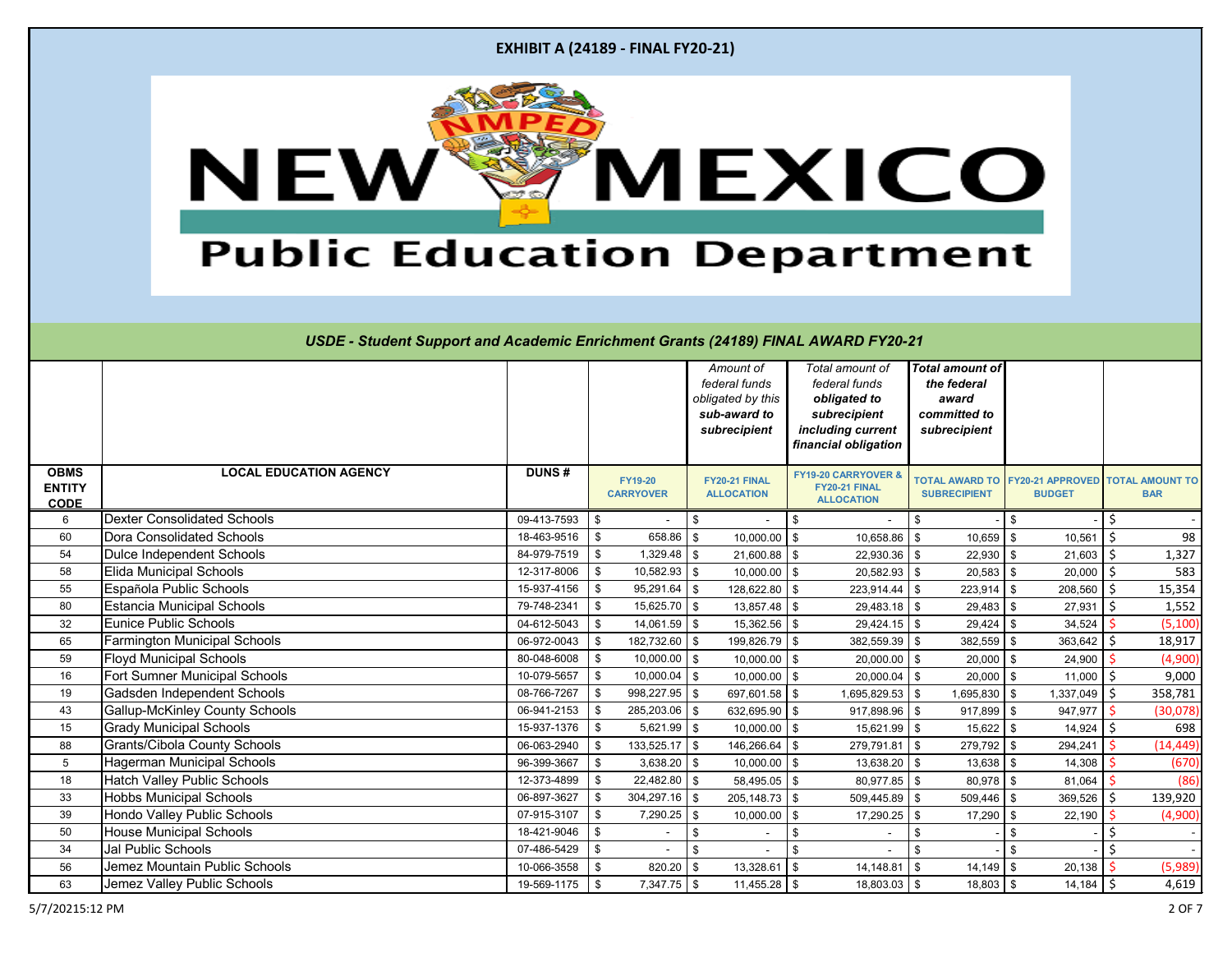|  |  |  |  | <b>EXHIBIT A (24189 - FINAL FY20-21)</b> |
|--|--|--|--|------------------------------------------|
|--|--|--|--|------------------------------------------|



|                                             |                                        |              |                                    | Amount of<br>federal funds<br>obligated by this<br>sub-award to<br>subrecipient | Total amount of<br>federal funds<br>obligated to<br>subrecipient<br>including current<br>financial obligation | <b>Total amount of</b><br>the federal<br>award<br>committed to<br>subrecipient |                                          |                                      |
|---------------------------------------------|----------------------------------------|--------------|------------------------------------|---------------------------------------------------------------------------------|---------------------------------------------------------------------------------------------------------------|--------------------------------------------------------------------------------|------------------------------------------|--------------------------------------|
| <b>OBMS</b><br><b>ENTITY</b><br><b>CODE</b> | <b>LOCAL EDUCATION AGENCY</b>          | <b>DUNS#</b> | <b>FY19-20</b><br><b>CARRYOVER</b> | FY20-21 FINAL<br><b>ALLOCATION</b>                                              | <b>FY19-20 CARRYOVER &amp;</b><br>FY20-21 FINAL<br><b>ALLOCATION</b>                                          | <b>TOTAL AWARD TO</b><br><b>SUBRECIPIENT</b>                                   | <b>FY20-21 APPROVED</b><br><b>BUDGET</b> | <b>TOTAL AMOUNT TO</b><br><b>BAR</b> |
| $\overline{7}$                              | Lake Arthur Municipal Schools          | 10-079-6135  | - \$                               | $10,000.00$ \$<br>\$                                                            | $10,000.00$ \$                                                                                                | $10,000$ \ \$                                                                  | 10,000                                   | \$                                   |
| 17                                          | Las Cruces Public Schools              | 09-413-8740  | 246,698.17 \$<br>\$                | 674,166.60 $\frac{1}{3}$                                                        | $920,864.77$ \$                                                                                               | $920,865$ \$                                                                   | 835,317                                  | \$<br>85,548                         |
| 69                                          | Las Vegas City Public Schools          | 10-005-3990  | $38,754.79$ \$<br>\$               | 43,566.52 \$                                                                    | $82,321.31$ \$                                                                                                | 82,321                                                                         | 65,201<br>l \$                           | Ŝ.<br>17,120                         |
| 51                                          | Logan Municipal Schools                | 10-278-4170  | $8,365.13$ \$<br>$\sqrt[6]{3}$     | $10,000.00$ \$                                                                  | $18,365.13$ \$                                                                                                | $18,365$ \$                                                                    | 19,183                                   | (818)                                |
| 29                                          | Lordsburg Municipal Schools            | 09-413-5670  | $34,920.32$ \$<br>\$               | $18,383.35$ \$                                                                  | 53,303.67                                                                                                     | 53,304<br>$\sqrt[6]{3}$                                                        | 53,115                                   | 189<br>.S                            |
| 41                                          | Los Alamos Public Schools              | 07-338-7409  | $10,569.50$ \$<br>$\sqrt[6]{3}$    | $10,000.00$ \$                                                                  | 20,569.50                                                                                                     | 20,570<br>\$                                                                   | 10,569<br>-\$                            | 10,001<br>\$                         |
| 86                                          | Los Lunas Public Schools               | 08-146-6427  | $146, 144.63$ \ \$<br>\$           | $141,332.73$ \$                                                                 | 287,477.36                                                                                                    | \$<br>$287,477$ \ \$                                                           | 259,778                                  | Ŝ.<br>27,699                         |
| 21                                          | Loving Municipal Schools               | 10-060-5997  | $13,000.00$ \$<br>\$               | $10,000.00$ \$                                                                  | $23,000.00$ \$                                                                                                | $23,000$ \$                                                                    | 14,900                                   | \$<br>8,100                          |
| 31                                          | Lovington Municipal Schools            | 12-351-4762  | 79,491.04 \$<br>\$                 | $54,022.03$ \$                                                                  | 133,513.07                                                                                                    | $133,513$ \$<br>-\$                                                            | 114,223                                  | Ŝ.<br>19,290                         |
| 75                                          | Magdalena Municipal Schools            | 07-645-1756  | $25,349.38$ \$<br>\$               | $20,840.95$ \$                                                                  | $46,190.33$ \$                                                                                                | $46,190$ \$                                                                    | 46,178                                   | 12<br>.S                             |
| 11                                          | <b>Maxwell Municipal Schools</b>       | 10-005-4055  | $1,783.05$ \$<br>\$                | $10,000.00$ \$                                                                  | $11,783.05$ \$                                                                                                | $11,783$ \$                                                                    | 10,017                                   | 1,766<br>\$                          |
| 14                                          | <b>Melrose Municipal Schools</b>       | 10-060-6003  | \$<br>4,221.87 $\frac{1}{2}$       | $10,000.00$ \$                                                                  | 14,221.87                                                                                                     | $\sqrt{3}$<br>14,222                                                           | 14,199<br>- \$                           | Ŝ.<br>23                             |
| 78                                          | <b>Mesa Vista Consolidated Schools</b> | 05-821-1590  | \$                                 | $10,000.00$ \$<br>-\$                                                           | $10,000.00$ \$                                                                                                | 10,000                                                                         | 10,000<br>l \$                           | Ŝ.                                   |
| 44                                          | Mora Independent Schools               | 09-414-3401  | $10,000.08$ \$<br>\$               | $10,000.00$ \$                                                                  | $20,000.08$ \$                                                                                                | $20,000$ \ \$                                                                  | 14,900                                   | \$<br>5,100                          |
| 81                                          | Moriarty-Edgewood School District      | 01-122-4219  | \$<br>44,792.78 \$                 | 48,752.74 \$                                                                    | 93,545.52 \$                                                                                                  | 93,546                                                                         | 98,986<br>- \$                           | (5,440)                              |
| 28                                          | <b>Mosquero Municipal Schools</b>      | 10-066-3608  | \$                                 | \$                                                                              | $\boldsymbol{\mathsf{S}}$                                                                                     | \$                                                                             |                                          |                                      |
| 82                                          | Mountainair Public Schools             | 12-361-3127  | $18,637.63$ \$<br>$\sqrt[6]{3}$    | $14,662.82$ \$                                                                  | 33,300.45                                                                                                     | 33,300<br>$\sqrt[6]{3}$                                                        | 25,745<br>-\$                            | 7,555<br>Ŝ.                          |
| 70                                          | Pecos Independent School District      | 05-494-0481  | $17,191.08$ \$<br>\$               | $13,954.43$ \$                                                                  | 31,145.51                                                                                                     | $\sqrt[6]{3}$<br>31,146                                                        | 20,885<br>l \$                           | \$<br>10,261                         |
| 77                                          | Peñasco Independent Schools            | 79-937-8146  | $24,329.69$ \$<br>\$               | $14,335.32$ \$                                                                  | 38,665.01                                                                                                     | $38,665$ \$<br>\$                                                              | $21,453$ \$                              | 17,212                               |
| 72                                          | Pojoaque Valley Public Schools         | 08-195-9579  | $9,002.94$ \$<br>\$                | $27,720.22$ \$                                                                  | $36,723.16$ \$                                                                                                | $36,723$ \$                                                                    | 38,362                                   | (1,639)                              |
| 57                                          | <b>Portales Municipal Schools</b>      | 12-361-1816  | $27,263.59$ \$<br>\$               | $80,849.38$ \$                                                                  | 108,112.97 \$                                                                                                 | $108,113$ \$                                                                   | 108,794                                  | (681)                                |
| $\mathbf{3}$                                | Quemado Independent Schools            | 01-682-0532  | $8,028.93$ \$<br>- \$              | $11,532.69$ \$                                                                  | 19,561.62 \$                                                                                                  | $19,562$ \$                                                                    | $11,534$ \$                              | 8,028                                |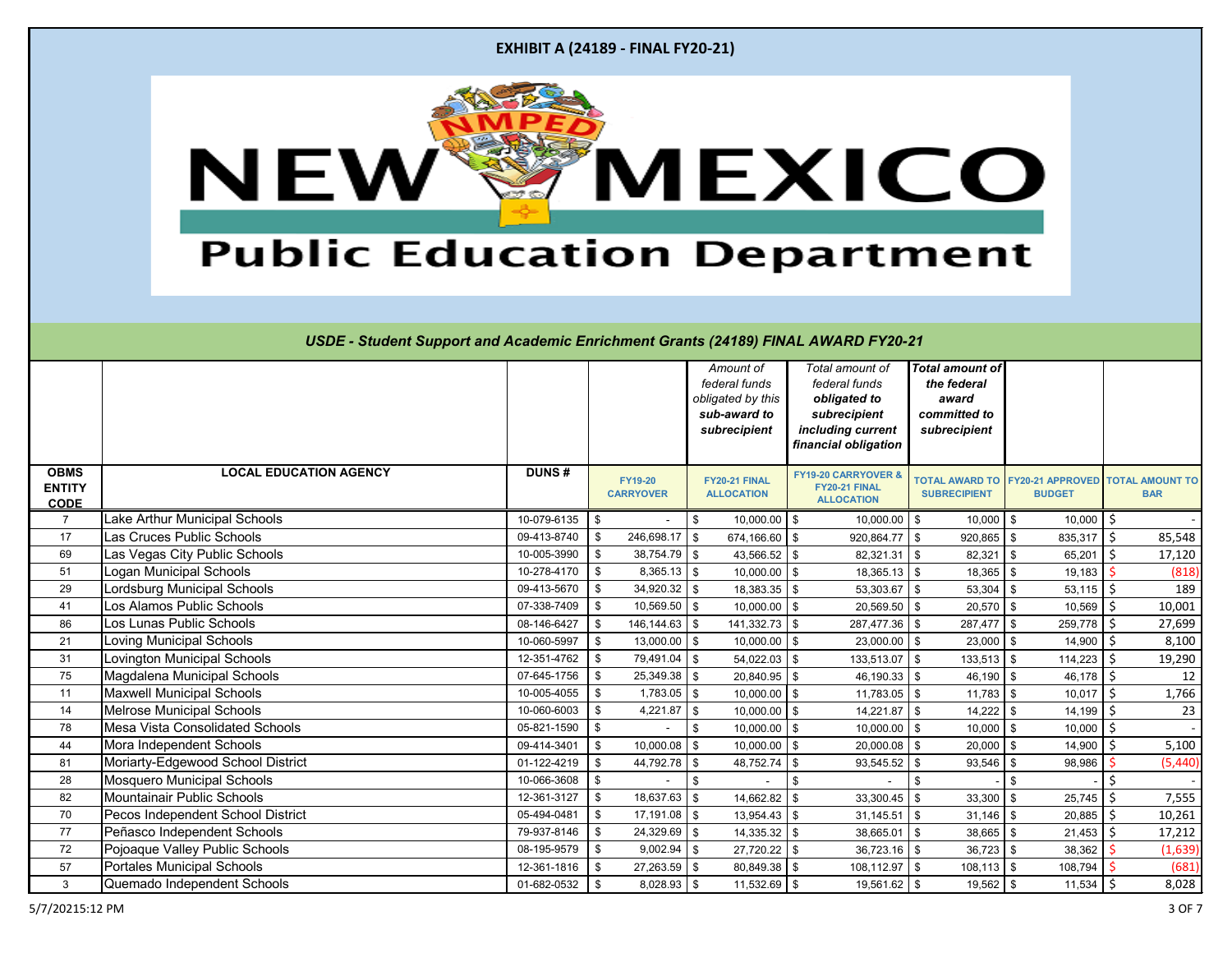| <b>EXHIBIT A (24189 - FINAL FY20-21)</b> |  |  |  |
|------------------------------------------|--|--|--|
|------------------------------------------|--|--|--|



|                                             |                                            |              |                                    | Amount of<br>federal funds<br>obligated by this<br>sub-award to<br>subrecipient |                         | Total amount of<br>federal funds<br>obligated to<br>subrecipient<br>including current<br>financial obligation | <b>Total amount of</b><br>the federal<br>award<br>committed to<br>subrecipient |                                          |              |                                      |
|---------------------------------------------|--------------------------------------------|--------------|------------------------------------|---------------------------------------------------------------------------------|-------------------------|---------------------------------------------------------------------------------------------------------------|--------------------------------------------------------------------------------|------------------------------------------|--------------|--------------------------------------|
| <b>OBMS</b><br><b>ENTITY</b><br><b>CODE</b> | <b>LOCAL EDUCATION AGENCY</b>              | <b>DUNS#</b> | <b>FY19-20</b><br><b>CARRYOVER</b> | FY20-21 FINAL<br><b>ALLOCATION</b>                                              |                         | <b>FY19-20 CARRYOVER &amp;</b><br>FY20-21 FINAL<br><b>ALLOCATION</b>                                          | <b>TOTAL AWARD TO</b><br><b>SUBRECIPIENT</b>                                   | <b>FY20-21 APPROVED</b><br><b>BUDGET</b> |              | <b>TOTAL AMOUNT TO</b><br><b>BAR</b> |
| 79                                          | Questa Independent Schools                 | 86-767-6298  | $13,193.05$ \$<br>\$               |                                                                                 | $12,740.96$ \ \$        | 25,934.01                                                                                                     | \$<br>25,934                                                                   | 24,265<br>- \$                           | Ś.           | 1,669                                |
| $\boldsymbol{9}$                            | <b>Raton Public Schools</b>                | 12-296-2160  | \$<br>$3,491.46$ \$                |                                                                                 | $23,849.22$ \$          | $27,340.68$ \$                                                                                                | $27,341$ \$                                                                    | 28,485                                   |              | (1, 144)                             |
| $\overline{2}$                              | <b>Reserve Independent Schools</b>         | 12-75-71342  | \$<br>$11,130.06$ \$               |                                                                                 | $10,000.00$ \$          | $21,130.06$ \$                                                                                                | $21,130$ \$                                                                    | 16,860                                   | <sup>S</sup> | 4,270                                |
| 83                                          | Rio Rancho Public Schools                  | 83-560-4810  | $152, 118.69$ \$<br>$\sqrt[6]{3}$  |                                                                                 | 167,051.29 \$           | $319,169.98$ \$                                                                                               | $319,170$ \$                                                                   | 383,282                                  |              | (64, 112)                            |
| $\overline{4}$                              | Roswell Independent Schools                | 07-138-5249  | $157, 152.53$ \$<br>\$             |                                                                                 | 265,266.62 \$           | $422,419.15$ \$                                                                                               | 422,419                                                                        | 393,426                                  |              | 28,993                               |
| 27                                          | <b>Roy Municipal Schools</b>               | 12-334-4574  | $20,000.00$ \$<br>\$               |                                                                                 | $10,000.00$ \$          | 30,000.00                                                                                                     | 30,000<br>\$                                                                   | 19,800<br>- \$                           | Ś            | 10,200                               |
| 36                                          | Ruidoso Municipal Schools                  | 10-155-4744  | $50,259.02$ \$<br>\$               |                                                                                 | $40,973.92$ \$          | 91,232.94                                                                                                     | \$<br>$91,233$ \$                                                              | 72,101                                   | Ŝ.           | 19,132                               |
| 52                                          | San Jon Municipal Schools                  | 10-060-6029  | \$<br>$16,329.04$ \$               |                                                                                 | $10,000.00$ \$          | 26,329.04                                                                                                     | 26,329<br>\$                                                                   | 29,800<br>-\$                            | Ŝ.           | (3, 471)                             |
| 71                                          | Santa Fe Public Schools                    | 09-714-4281  | $86,506.28$ \$<br>\$               |                                                                                 | 241,954.76 \$           | 328,461.04                                                                                                    | 328,461<br>-\$                                                                 | 416,355<br>l \$                          |              | (87, 894)                            |
| 25                                          | <b>Santa Rosa Consolidated Schools</b>     | 03-612-5920  | \$<br>$12,432.69$ \$               |                                                                                 | $15,824.51$ \$          | 28,257.20 \$                                                                                                  | 28,257                                                                         | 20,325<br>- \$                           |              | 7,932                                |
| 23                                          | <b>Silver Consolidated School District</b> | 78-047-0423  | \$                                 | \$                                                                              | 72,269.29 \$            | 72,269.29                                                                                                     | 72,269<br>-\$                                                                  | 72,275                                   |              | (6)                                  |
| 74                                          | <b>Socorro Consolidated Schools</b>        | 04-070-5303  | $\sqrt[6]{3}$<br>17,336.28         | l \$                                                                            | $71,504.62$ \$          | 88,840.90                                                                                                     | \$<br>88,841                                                                   | 71,502<br>- \$                           | Ś.           | 17,339                               |
| 10                                          | <b>Springer Municipal Schools</b>          | 18-262-0369  | $20,000.00$ \$<br>\$               |                                                                                 | $10,000.00$ \$          | 30,000.00                                                                                                     | \$<br>30,000                                                                   | 19,800<br>- \$                           | Ś.           | 10,200                               |
| 76                                          | <b>Taos Municipal Schools</b>              | 19-329-1002  | $78,213.63$ \$<br>\$               |                                                                                 | 88,966.13 \$            | 167,179.76 \$                                                                                                 | $167,180$ \$                                                                   | 171,802                                  |              | (4,622)                              |
| 35                                          | <b>Tatum Municipal Schools</b>             | 10-005-4170  | \$<br>$10,000.03$ \$               |                                                                                 | $10,000.00$ \$          | $20,000.03$ \$                                                                                                | $20,000$ \$                                                                    | 19,800                                   |              | 200                                  |
| 13                                          | <b>Texico Municipal Schools</b>            | 18-261-9114  | $4,418.90$ \$<br>\$                |                                                                                 | $12,187.22$ \$          | $16,606.12$ \$                                                                                                | $16,606$ \$                                                                    | 16,611                                   |              | (5)                                  |
| 73                                          | Truth or Consequences Municipal Schools    | 10-005-4196  | \$<br>$54,003.40$ \$               |                                                                                 | $56,335.69$ \$          | 110,339.09 \$                                                                                                 | 110,339                                                                        | 93,229                                   |              | 17,110                               |
| 49                                          | Tucumcari Public Schools                   | 09-414-4391  | \$<br>$2,671.22$ \$                |                                                                                 | $37,220.30$ \$          | $39,891.52$ \$                                                                                                | 39,892                                                                         | 39,512<br>- \$                           |              | 380                                  |
| 47                                          | <b>Tularosa Municipal Schools</b>          | 10-837-6617  | $29,842.64$ \$<br>\$               |                                                                                 | 42,548.48 \$            | 72,391.12 \$                                                                                                  | 72,391                                                                         | 71,367                                   | Ś.           | 1,024                                |
| 26                                          | Vaughn Municipal Schools                   | 10-005-4220  | \$<br>$10,000.00$ \$               |                                                                                 |                         | \$<br>$10,000.00$ \$                                                                                          | 10,000                                                                         | l \$                                     |              | 10,000                               |
| 45                                          | <b>Wagon Mound Public Schools</b>          | 10-005-4238  | \$<br>$10,000.00$ \$               |                                                                                 | $10,000.00$ \$          | $20,000.00$ \$                                                                                                | $20,000$ \$                                                                    | 14,900                                   | S.           | 5,100                                |
| 68                                          | West Las Vegas Public Schools              | 06-942-2491  | \$<br>61,140.22 \$                 |                                                                                 | 67,906.07 $\frac{1}{3}$ | 129,046.29 \$                                                                                                 | 129,046 \$                                                                     | $97,608$ \$                              |              | 31,438                               |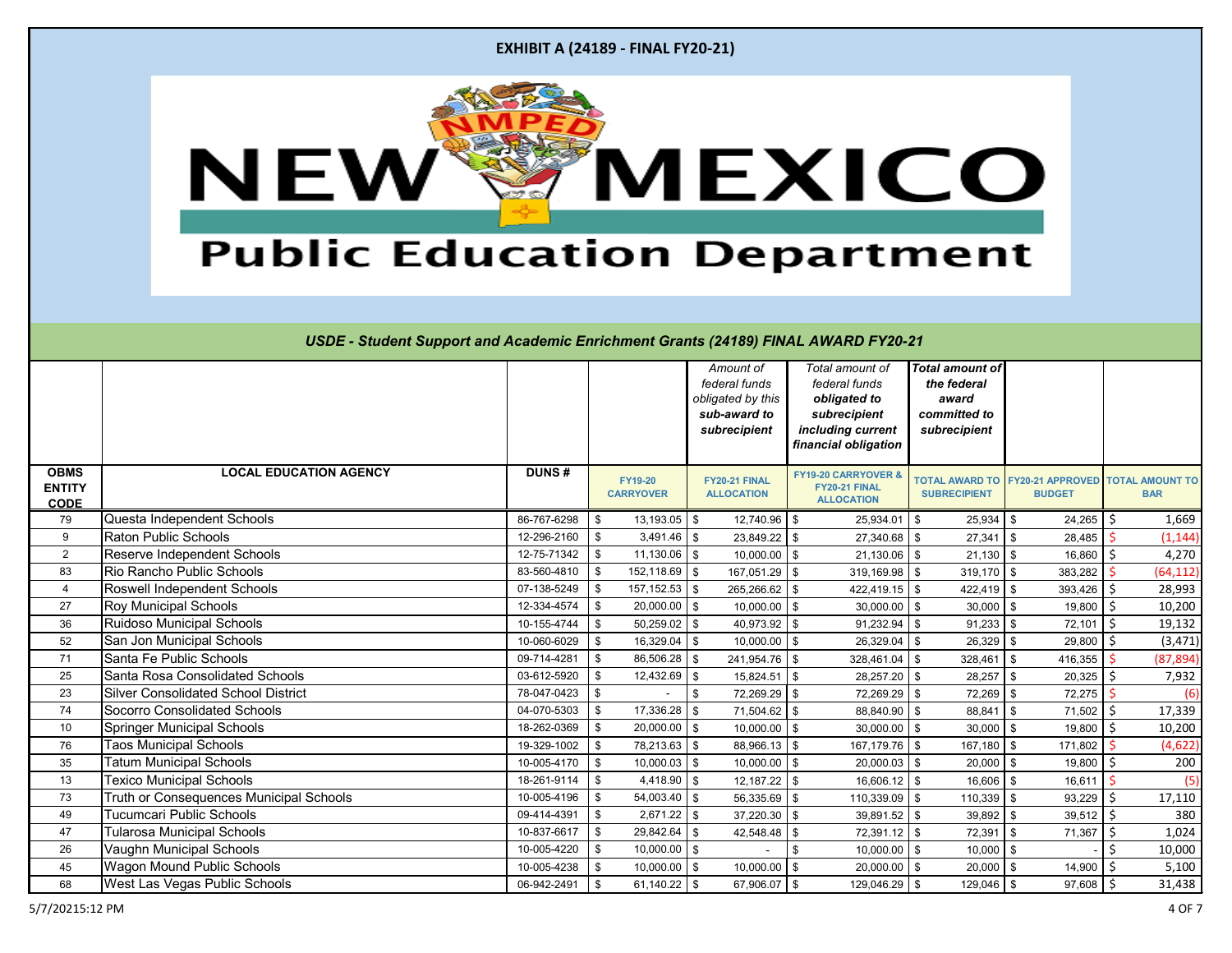|                                                                                                                                          | <b>EXHIBIT A (24189 - FINAL FY20-21)</b>                     |                      |                                    |                                                                                 |                                                                                                               |                                                                         |                                                         |                               |  |  |  |  |
|------------------------------------------------------------------------------------------------------------------------------------------|--------------------------------------------------------------|----------------------|------------------------------------|---------------------------------------------------------------------------------|---------------------------------------------------------------------------------------------------------------|-------------------------------------------------------------------------|---------------------------------------------------------|-------------------------------|--|--|--|--|
| MEXICO<br>NEW<br><b>Public Education Department</b><br>USDE - Student Support and Academic Enrichment Grants (24189) FINAL AWARD FY20-21 |                                                              |                      |                                    |                                                                                 |                                                                                                               |                                                                         |                                                         |                               |  |  |  |  |
|                                                                                                                                          |                                                              |                      |                                    | Amount of<br>federal funds<br>obligated by this<br>sub-award to<br>subrecipient | Total amount of<br>federal funds<br>obligated to<br>subrecipient<br>including current<br>financial obligation | Total amount of<br>the federal<br>award<br>committed to<br>subrecipient |                                                         |                               |  |  |  |  |
|                                                                                                                                          |                                                              |                      |                                    |                                                                                 |                                                                                                               |                                                                         |                                                         |                               |  |  |  |  |
| <b>OBMS</b><br><b>ENTITY</b>                                                                                                             | <b>LOCAL EDUCATION AGENCY</b>                                | <b>DUNS#</b>         | <b>FY19-20</b><br><b>CARRYOVER</b> | FY20-21 FINAL<br><b>ALLOCATION</b>                                              | <b>FY19-20 CARRYOVER &amp;</b><br><b>FY20-21 FINAL</b><br><b>ALLOCATION</b>                                   | <b>SUBRECIPIENT</b>                                                     | <b>TOTAL AWARD TO FY20-21 APPROVED</b><br><b>BUDGET</b> | TOTAL AMOUNT TO<br><b>BAR</b> |  |  |  |  |
| <b>CODE</b><br>89                                                                                                                        | Zuni Public School District                                  | 10-504-2907          | $131,916.29$ \$<br>- \$            | $81,264.72$ \$                                                                  | 213,181.01                                                                                                    | 213,181<br>- \$                                                         | 110,968<br>IS.                                          | 102,213                       |  |  |  |  |
|                                                                                                                                          | <b>STATE CHARTERS</b>                                        |                      |                                    |                                                                                 |                                                                                                               |                                                                         |                                                         |                               |  |  |  |  |
| 580-001                                                                                                                                  | 21st Century Public Academy                                  | $06 - 603 - 3031$ \$ |                                    | \$<br>$\sim$                                                                    | \$                                                                                                            | \$                                                                      |                                                         | Ŝ.                            |  |  |  |  |
| 579-001                                                                                                                                  | <b>ACES Technical Charter School</b>                         | 11-720-9902          | $\sqrt{3}$                         | $\sqrt[6]{\frac{1}{2}}$                                                         | $\sqrt[6]{2}$                                                                                                 | \$                                                                      | -\$                                                     | \$                            |  |  |  |  |
| 528-001                                                                                                                                  | Albuquerque Bilingual Academy                                | 01-594-6921          | $4,520.20$ \$<br>\$                | $13,312.59$ \$                                                                  | 17,832.79 \$                                                                                                  | $17,833$ \$                                                             | 13,528                                                  | 4,305<br>Ŝ.                   |  |  |  |  |
| 574-001                                                                                                                                  | Albuquerque Collegiate Charter School                        | 08-120-1500          | $433.00$ \\$<br>- \$               | $10,000.00$ \$                                                                  | $10,433.00$ \$                                                                                                |                                                                         | 10,000                                                  | 433<br>S.                     |  |  |  |  |
| 524-001                                                                                                                                  | AIMS @ UNM                                                   | 96-759-4388          | $12,166.80$ \$<br>\$               | $10,000.00$ \$                                                                  | 22,166.80 \$                                                                                                  | $22,167$ \$                                                             | 29,800                                                  | (7, 633)                      |  |  |  |  |
| 516-001                                                                                                                                  | Albuquerque School of Excellence                             | 96-438-5368          | $22,097.40$ \$<br>-\$              | 15,780.56 \$                                                                    | 37,877.96 \$                                                                                                  | $37,878$ \$                                                             | 43,287                                                  | (5, 409)                      |  |  |  |  |
| 517-001                                                                                                                                  | Albuquerque Sign Language Academy (The)                      | 96-259-6008          | $232.64$ \\$<br>-\$                | $10,000.00$ \$                                                                  | $10,232.64$ \$                                                                                                | $10,233$ \$                                                             | 10,000                                                  | 233                           |  |  |  |  |
| 532-001                                                                                                                                  | Aldo Leopold High School                                     | 82-586-2134          | $5,000.00$ \$<br>-\$               | $10,000.00$ \$                                                                  | 15,000.00 \$                                                                                                  | 15,000                                                                  | 15,000                                                  |                               |  |  |  |  |
| 511-001                                                                                                                                  | Alma d' arte Charter High School                             | 15-834-9188          | 17,750.20 \$<br>-\$                | $10,000.00$ \$                                                                  | $27,750.20$ \$                                                                                                | $27,750$ \$                                                             |                                                         | 27,750                        |  |  |  |  |
| 575-001                                                                                                                                  | <b>Altura Preparatory School</b>                             | 08-119-9774          | \$                                 | $10,000.00$ \$<br>\$                                                            | $10,000.00$ \$                                                                                                | $10,000$ \ \$                                                           | 10,000                                                  | \$                            |  |  |  |  |
| 525-001                                                                                                                                  | Amy Biehl Charter High School                                | 04-453-9596          | $10,129.32$ \$<br>-\$              | $10,000.00$ \$                                                                  | $20,129.32$ \$                                                                                                | $20,129$ \$                                                             | 29,800                                                  | (9,671)                       |  |  |  |  |
| 520-001                                                                                                                                  | ASK Academy (The)                                            | 02-763-1876          | $9,911.92$ \$<br>\$                | $10,000.00$ \$                                                                  | 19,911.92 \$                                                                                                  | $19,912$ \$                                                             | 10,352                                                  | 9,560                         |  |  |  |  |
| 512-001                                                                                                                                  | <b>Cesar Chavez Community School</b>                         | 18-762-1888          | $995.19$ \$<br>-\$                 | $10,000.00$ \$                                                                  | $10,995.19$ \$                                                                                                | 10,995                                                                  | 10,228                                                  | 767                           |  |  |  |  |
| 562-001                                                                                                                                  | Dzit Dit Lool School of Empowerment, Action and Perseverance | 08-015-4085          | $14,900.00$ \$<br>-\$              | $10,000.00$ \$                                                                  | 24,900.00 \$                                                                                                  | 24,900                                                                  | 19,800                                                  | 5,100                         |  |  |  |  |
| 550-001                                                                                                                                  | <b>Estancia Valley Classical Academy</b>                     | 08-025-5234          | $16,954.03$ \$<br>-\$              | $10,000.00$ \$                                                                  | $26,954.03$ \$                                                                                                | $26,954$ \ \ \$                                                         | 10,000                                                  | 16,954<br>S.                  |  |  |  |  |
| 557-001                                                                                                                                  | <b>Explore Academy</b>                                       | 05-466-2018          |                                    | $10,000.00$ \$<br>\$                                                            | $10,000.00$ \$                                                                                                | $10,000$ \$                                                             | 10,000                                                  |                               |  |  |  |  |
| 503-001                                                                                                                                  | <b>Horizon Academy West</b>                                  | 79-372-5230          | 662.73 $\frac{1}{9}$<br>\$         | $10,000.00$ \$                                                                  | $10,662.73$ \$                                                                                                | $10,663$ \$                                                             | 10,682                                                  | (19)                          |  |  |  |  |
| 573-001                                                                                                                                  | Hózhó Academy                                                | 08-124-4280          | 420.00<br>\$                       | $10,000.00$ \$<br>\$                                                            | 10,420.00 \$                                                                                                  | 10,420                                                                  | 10,000                                                  | 420                           |  |  |  |  |
| 535-001                                                                                                                                  | Paul Taylor Academy                                          | 08-002-1416          | 2,004.13<br>\$                     | $10,000.00$ \$<br>\$                                                            | $12,004.13$ \$                                                                                                | $12,004$ \$                                                             | 10,000                                                  | 2,004                         |  |  |  |  |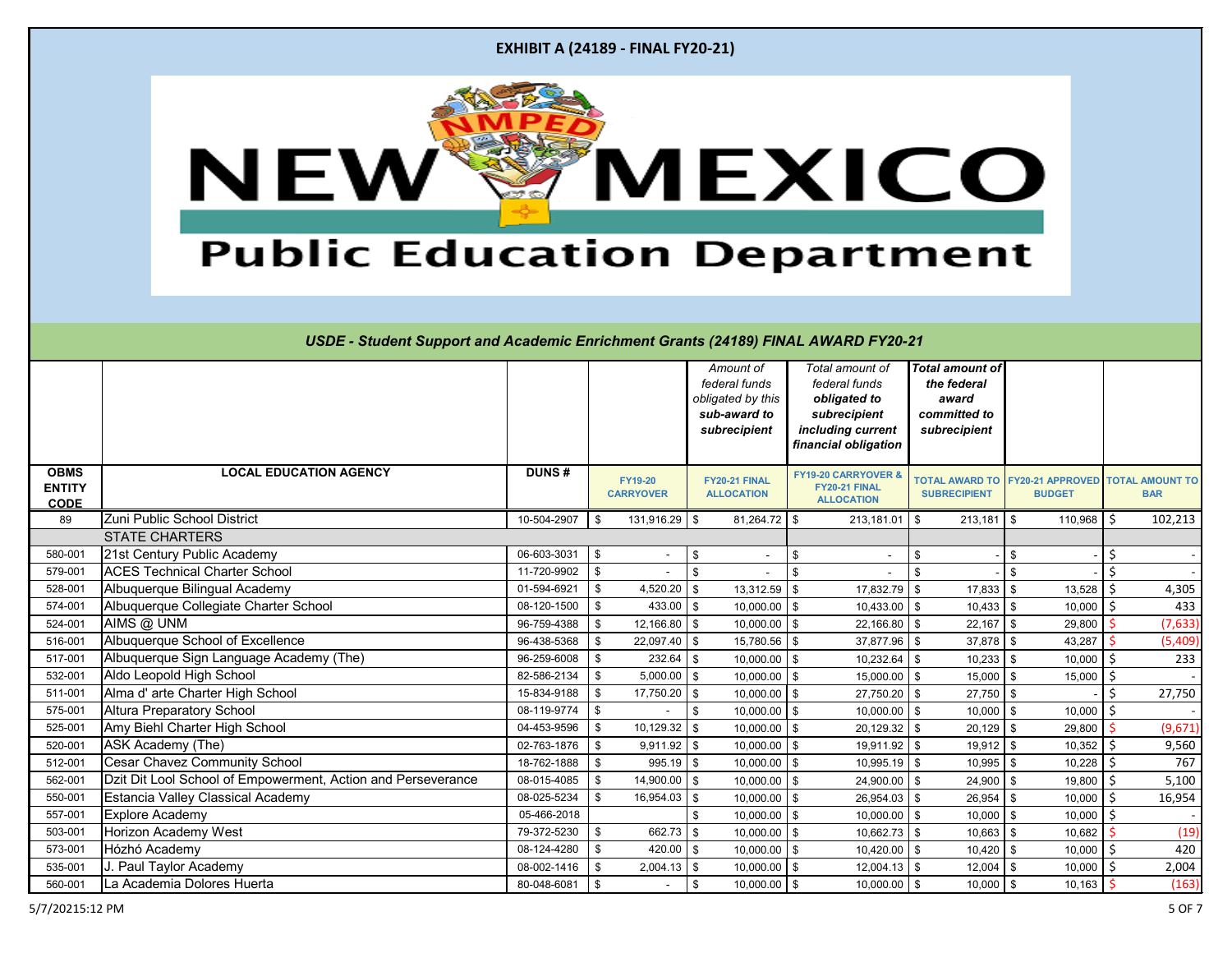| <b>EXHIBIT A (24189 - FINAL FY20-21)</b> |  |  |  |
|------------------------------------------|--|--|--|
|------------------------------------------|--|--|--|



|                                             |                                                         |              |                                    | Amount of<br>federal funds<br>obligated by this<br>sub-award to<br>subrecipient | Total amount of<br>federal funds<br>obligated to<br>subrecipient<br>including current<br>financial obligation | <b>Total amount of</b><br>the federal<br>award<br>committed to<br>subrecipient |                                          |                                      |
|---------------------------------------------|---------------------------------------------------------|--------------|------------------------------------|---------------------------------------------------------------------------------|---------------------------------------------------------------------------------------------------------------|--------------------------------------------------------------------------------|------------------------------------------|--------------------------------------|
| <b>OBMS</b><br><b>ENTITY</b><br><b>CODE</b> | <b>LOCAL EDUCATION AGENCY</b>                           | <b>DUNS#</b> | <b>FY19-20</b><br><b>CARRYOVER</b> | FY20-21 FINAL<br><b>ALLOCATION</b>                                              | FY19-20 CARRYOVER &<br>FY20-21 FINAL<br><b>ALLOCATION</b>                                                     | <b>TOTAL AWARD TO</b><br><b>SUBRECIPIENT</b>                                   | <b>FY20-21 APPROVED</b><br><b>BUDGET</b> | <b>TOTAL AMOUNT TO</b><br><b>BAR</b> |
| 546-001                                     | La Tierra Montessori School of the Arts and Sciences    | 07-860-4652  | $3,267.39$ \$<br>\$                | $10,000.00$ \$                                                                  | $13,267.39$ \$                                                                                                | 13,267                                                                         | 10,000<br>$\sqrt{3}$                     | $\zeta$<br>3,267                     |
| 567-001                                     | Las Montañas Charter School                             | 02-905-6318  | $9,209.57$ \$<br>\$                | $10,000.00$ \$                                                                  | 19,209.57                                                                                                     | $19,210$ \$<br>-\$                                                             | 22,424                                   | (3, 214)                             |
| 519-001                                     | <b>MASTERS Program (The)</b>                            | 96-461-5798  |                                    | \$                                                                              | \$                                                                                                            | \$                                                                             | -\$                                      |                                      |
| 547-001                                     | <b>McCurdy Charter School</b>                           | 07-873-2212  | $26,795.20$ \$<br>\$               | 12,981.50                                                                       | 39,776.70<br>-\$                                                                                              | 39,777<br>\$                                                                   | 24,964<br>\$                             | Ś.<br>14,813                         |
| 501-001                                     | Media Arts Collaborative Charter School                 | 00-424-7970  | \$<br>$5,306.39$ \$                | 10,000.00                                                                       | 15,306.39<br>\$                                                                                               | 15,306<br>\$                                                                   | 10,000<br>-\$                            | 5,306                                |
| 578-001                                     | Middle College High School                              | 03-747-5351  | \$                                 | 10,000.00<br>$\boldsymbol{\mathsf{S}}$                                          | 10,000.00<br>$\sqrt{3}$                                                                                       | 10,000<br>\$                                                                   | 10,000<br>-\$                            | \$                                   |
| 542-001                                     | Mission Achievement and Success Charter School          | 08-055-1210  | $2,374.21$ \$<br>\$                | $38,628.72$ \$                                                                  | 41,002.93                                                                                                     | $\sqrt[6]{\frac{1}{2}}$<br>$41,003$ \ \$                                       | 38,632                                   | Ŝ.<br>2,371                          |
| 564-001                                     | Monte del Sol Charter School                            | 01-474-4200  | \$<br>$5,337.20$ \$                | $10,000.00$ \$                                                                  | $15,337.20$ \$                                                                                                | 15,337                                                                         | $14,900$ \$<br>$\sqrt{3}$                | 437                                  |
| 529-001                                     | Montessori Elementary School (The)                      | 80-048-6230  | $15,000.00$ \$<br>\$               | $10,000.00$ \$                                                                  | 25,000.00                                                                                                     | $25,000$ \$<br>\$                                                              | 14,900                                   | \$<br>10,100                         |
| 549-001                                     | <b>New America School of Las Cruces</b>                 | 07-919-4295  | $15,000.00$ \$<br>\$               | $10,000.00$ \$                                                                  | 25,000.00                                                                                                     | 25,000<br>\$                                                                   | 14,900<br>l \$                           | 10,100                               |
| 554-001                                     | <b>New Mexico Connections Academy</b>                   | 07-920-1379  | $29,017.52$ \$<br>\$               | 24,648.67                                                                       | 53,666.19<br>\$                                                                                               | 53,666<br>\$                                                                   | 26,404<br>-\$                            | \$<br>27,262                         |
| 509-001                                     | New Mexico School for the Arts                          | 08-055-4399  | \$                                 | $10,000.00$ \$<br>\$                                                            | 10,000.00                                                                                                     | $\sqrt[6]{\frac{1}{2}}$<br>10,000                                              | 10,000<br>-\$                            | Ŝ.                                   |
| 504-001                                     | North Valley Academy                                    | 13-693-0356  | \$<br>$789.33$ \$                  | $12,802.35$ \$                                                                  | 13,591.68                                                                                                     | 13,592<br>\$                                                                   | 13,074<br>\$                             | $\mathsf{\dot{S}}$<br>518            |
| 577-001                                     | Raices del Saber Xinachtli Community School             | 11-707-1791  | \$                                 | $10,000.00$ \$<br>\$                                                            | $10,000.00$ \$                                                                                                | $10,000$ \$                                                                    |                                          | ς<br>10,000                          |
| 539-001                                     | <b>Red River Valley Charter School</b>                  | 15-937-4347  | \$<br>$5,591.31$ \$                | $10,000.00$ \$                                                                  | 15,591.31                                                                                                     | 15,591<br>\$                                                                   | 13,659<br>\$                             | Ŝ.<br>1,932                          |
| 570-001                                     | Roots and Wings Community School                        | 83-324-3368  | $7,206.63$ \$<br>\$                | $10,000.00$ \$                                                                  | 17,206.63                                                                                                     | 17,207<br>-\$                                                                  | 18,926<br>. \$                           | (1,719)                              |
| 563-001                                     | Sandoval Academy of Bilingual Education                 | 01-561-4185  | \$<br>$17,400.00$ \$               | $10,000.00$ \$                                                                  | $27,400.00$ \$                                                                                                | 27,400                                                                         | 10,000<br>. \$                           | Ŝ.<br>17,400                         |
| 505-001                                     | School of Dreams Academy                                | 82-945-6487  | $20,000.00$ \$<br>\$               | 10,000.00                                                                       | 30,000.00<br>\$                                                                                               | 30,000<br>\$                                                                   | 19,800<br>-\$                            | \$<br>10,200                         |
| 568-001                                     | Six Directions Indigenous Charter School                | 00-347-2448  | \$<br>$10,000.00$ \$               | 10,000.00                                                                       | 20,000.00<br>\$                                                                                               | $\sqrt[6]{\frac{1}{2}}$<br>20,000                                              | 19,800<br>. \$                           | Ŝ.<br>200                            |
| 576-001                                     | Solare Collegiate Charter School                        | 11-692-6037  | \$                                 | $10,000.00$ \$<br>\$                                                            | 10,000.00                                                                                                     | 10,000<br>\$                                                                   | $\sqrt{3}$<br>10,000                     | Ŝ.                                   |
| 515-001                                     | South Valley Preparatory School                         | 96-438-4445  | \$<br>$1,639.85$ \$                | $10,000.00$ \$                                                                  | $11,639.85$ \$                                                                                                | $11,640$ \$                                                                    | $10,720$ \$                              | 920                                  |
| 544-001                                     | Southwest Aeronautics, Mathematics, and Science Academy | 07-843-0713  | \$<br>$39.64$ \$                   | $10,000.00$ \$                                                                  | $10,039.64$ \$                                                                                                | $10,040$ \$                                                                    |                                          | \$<br>10,040                         |